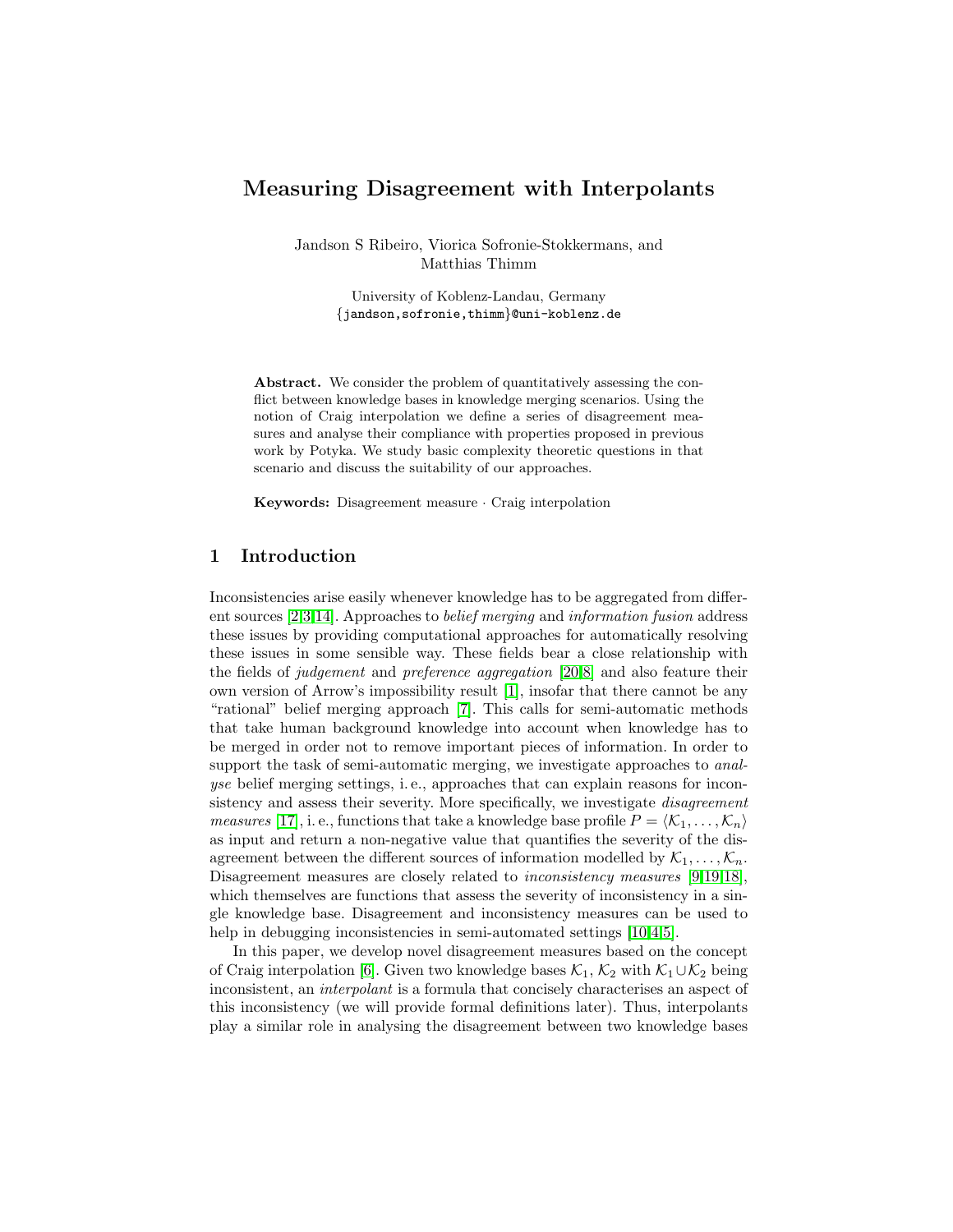as minimal inconsistent subsets do in analysing the inconsistency within a single knowledge base. As a matter of fact, minimal inconsistent subsets play a dominant role in many approaches to measuring inconsistency [\[12,](#page-12-11)[15,](#page-12-12)[21\]](#page-12-13) and, therefore, it seems plausible to explore the use of interpolants in measuring disagreement. In order to do that, we consider the set of all interpolants (up to semantical equivalence) and define measures based on the size of that set and on the information content of the weakest/strongest interpolants (which are welldefined concepts due to the fact that the set of interpolants form a complete lattice). We show that our approaches provide meaningful results and comply with many of the rationality postulates introduced in [\[17\]](#page-12-4). We also undertake a small study of the computational complexity of several tasks relevant for our work, showing that (unsurprisingly) all of those are intractable. In summary, the contributions of this paper are as follows:

- 1. We make some general observations on interpolants in order to establish a framework suitable for measuring disagreement (Section [3\)](#page-2-0).
- 2. We present novel disagreement measures based on interpolants (Section [4\)](#page-5-0).
- 3. We investigate the compliance of these disagreement measures with rationality postulates from the literature (Section [5\)](#page-7-0).
- 4. We investigate the computational complexity of several tasks pertaining to our disagreement measures (Section [6\)](#page-9-0).

We introduce necessary preliminaries in Section [2](#page-1-0) and conclude in Section [7.](#page-11-4)

We omit several proofs due to space restrictions. These can be found in an online appendix<sup>[1](#page-1-1)</sup>.

#### <span id="page-1-0"></span>2 Preliminaries

Let At be some fixed propositional signature, i.e., a (possibly infinite) set of propositions, and let  $\mathcal{L}(\mathsf{At})$  be the corresponding propositional language constructed using the usual connectives  $\land$  (conjunction),  $\lor$  (disjunction),  $\rightarrow$  (impli*cation*), and  $\neg$  (*negation*). A literal is a proposition p or a negated proposition  $\neg p$ .

**Definition 1.** A knowledge base K is a finite set of formulas  $K \subseteq \mathcal{L}(A_t)$ . Let  $K$ be the set of all knowledge bases.

A clause is a disjunction of literals. A formula is in conjunctive normal form (CNF) if the formula is a conjunction of clauses. If  $\Phi$  is a formula or a set of formulas we write  $\text{At}(\Phi)$  to denote the set of propositions appearing in  $\Phi$ . For a set  $\Phi = {\phi_1, \ldots, \phi_n}$  let  $\bigwedge \Phi = \phi_1 \wedge \ldots \wedge \phi_n$  and  $\neg \Phi = {\neg \phi \mid \phi \in \Phi}$ .

Semantics for a propositional language is given by interpretations where an interpretation  $\omega$  on At is a function  $\omega$ : At  $\rightarrow$  {true, false}. Let  $\Omega$ (At) denote the set of all interpretations for At. An interpretation  $\omega$  satisfies (or is a model of) an atom  $a \in At$ , denoted by  $\omega \models a$ , if and only if  $\omega(a) = \text{true}$ . The satisfaction

<span id="page-1-1"></span><sup>1</sup> [http://mthimm.de/misc/rst\\_dismes\\_proofs.pdf](http://mthimm.de/misc/rst_dismes_proofs.pdf)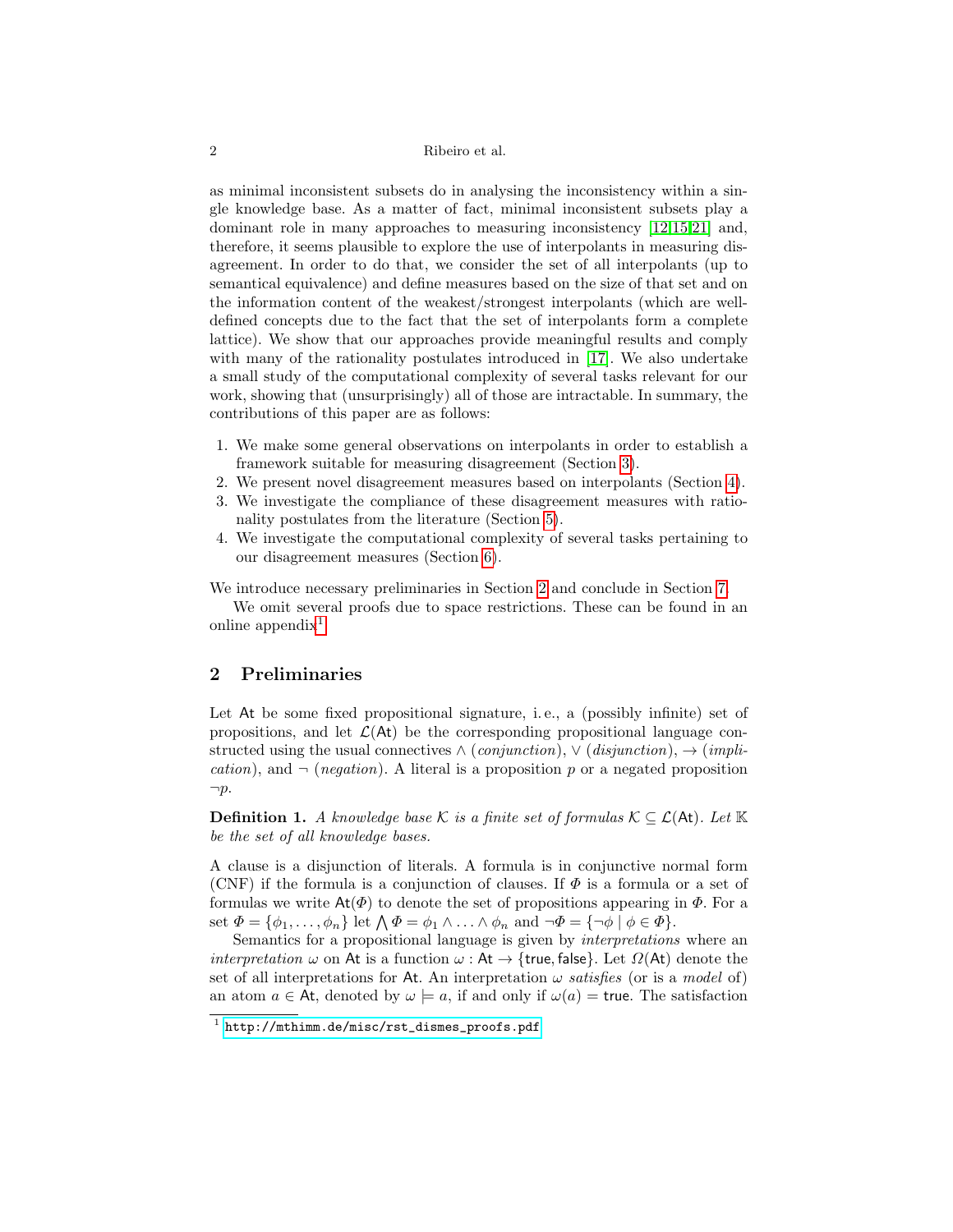relation  $\models$  is extended to formulas in the usual way. For  $\Phi \subseteq \mathcal{L}(At)$  we also define  $\omega \models \Phi$  if and only if  $\omega \models \phi$  for every  $\phi \in \Phi$ .

In the following, let  $\Phi$ ,  $\Phi$ <sub>1</sub>,  $\Phi$ <sub>2</sub> be formulas or sets of formulas. Define the set of models  $\text{Mod}(\Phi) = \{ \omega \in \Omega(\text{At}) \mid \omega \models \Phi \}.$  We write  $\Phi_1 \models \Phi_2$  if  $\text{Mod}(\Phi_1) \subseteq$ Mod( $\Phi_2$ ).  $\Phi_1, \Phi_2$  are *equivalent*, denoted by  $\Phi_1 \equiv \Phi_2$ , if and only if Mod( $\Phi_1$ ) = Mod( $\Phi_2$ ). Define the closure  $\mathsf{Cn}(\Phi)$  of a formula or set of formulas  $\Phi$  via  $\mathsf{Cn}(\Phi)$  =  $\{\phi \mid \Phi \models \phi\}.$  If  $\mathsf{Mod}(\Phi) = \emptyset$  we also write  $\Phi \models \bot$  and say that  $\Phi$  is inconsistent (or unsatisfiable).

### <span id="page-2-0"></span>3 Craig Interpolants

<span id="page-2-1"></span>An important result in first-order logic is Craig's Interpolation Theorem [\[6\]](#page-12-10).

**Theorem 1** ([\[6\]](#page-12-10)). Let  $\phi, \psi$  be closed formulæ such that  $\phi \models \psi$ . Then there exists a closed formula I containing only predicate symbols, function symbols and constants occurring in both  $\phi$  and  $\psi$  such that  $\phi \models I$  and  $I \models \psi$ .

<span id="page-2-2"></span>Every formula I satisfying the property in Theorem [1](#page-2-1) will be called an interpolant of  $\phi$  and  $\psi$ . In the context of propositional logic, and of finite sets of propositional formulas, the concept of interpolant specializes as follows:

**Definition 2.** Let  $\Phi$  and  $\Phi'$  be finite sets of propositional logic formulas. A formula  $\phi$  is called an interpolant of  $\Phi$  wrt.  $\Phi'$  if

1.  $\Phi \models \phi$ , 2.  $\Phi' \cup {\phi} \models \perp, \text{ and}$ 3. At $(\phi) \subseteq$  At $(\Phi) \cap$  At $(\Phi')$ 

Consider, for instance, two sets  $\Phi_1 = \{r \lor \neg p, \neg r \lor \neg q\}$  and  $\Phi_2 = \{p, q\}$ . The formula  $p \to \neg q$  is an interpolant of  $\Phi_1$  wrt  $\Phi_2$ , as  $\Phi_1 \models p \to \neg q$ ,  $\Phi_2 \cup \{p \to \emptyset\}$  $\neg q$ }  $\models \perp$  and  $\text{At}(\{p \rightarrow \neg q\}) = \{p, q\} \subseteq \text{At}(\Phi_1) \cap \text{At}(\Phi_2).$ 

Clearly, two finite sets  $\Phi$  and  $\Phi'$  of formulas in propositional logic have an interpolant if and only if  $\Phi \cup \Phi'$  is unsatisfiable. Let  $\mathbb{I}(\Phi, \Phi')$  denote the set of interpolants of  $\Phi$  and  $\Phi'$ .

Let  $\varphi$  be a formula and x a propositional symbol, we write  $\varphi[x \mapsto \top]$  to denote that all occurrences of x in  $\varphi$  are replaced by  $\top$ . Analogously,  $\varphi[x \mapsto \bot]$ means that all ocurrences of x are replaced by  $\bot$ . For instance, for the formula  $\varphi = p \vee \neg q$ , we get  $\varphi[p \mapsto \top] \equiv \top \vee \neg q$ .

**Definition 3.** Let  $\phi$  be a propositional formula and  $x \in At(\phi)$ . We use the following notation:

 $- \exists x \, \phi := \phi[x \mapsto \bot] \vee \phi[x \mapsto \top];$  $- \forall x \, \phi := \phi[x \mapsto \bot] \wedge \phi[x \mapsto \top].$ 

Let  $\Phi$  be a finite set of propositional formulæ, and let  $\phi$  be the conjunction of all the formulæ in  $\Phi$ . For every  $x \in At(\phi)$ , we use the following notation  $\exists x \Phi :=$  $\exists x \phi, \forall x \Phi := \forall x \phi.$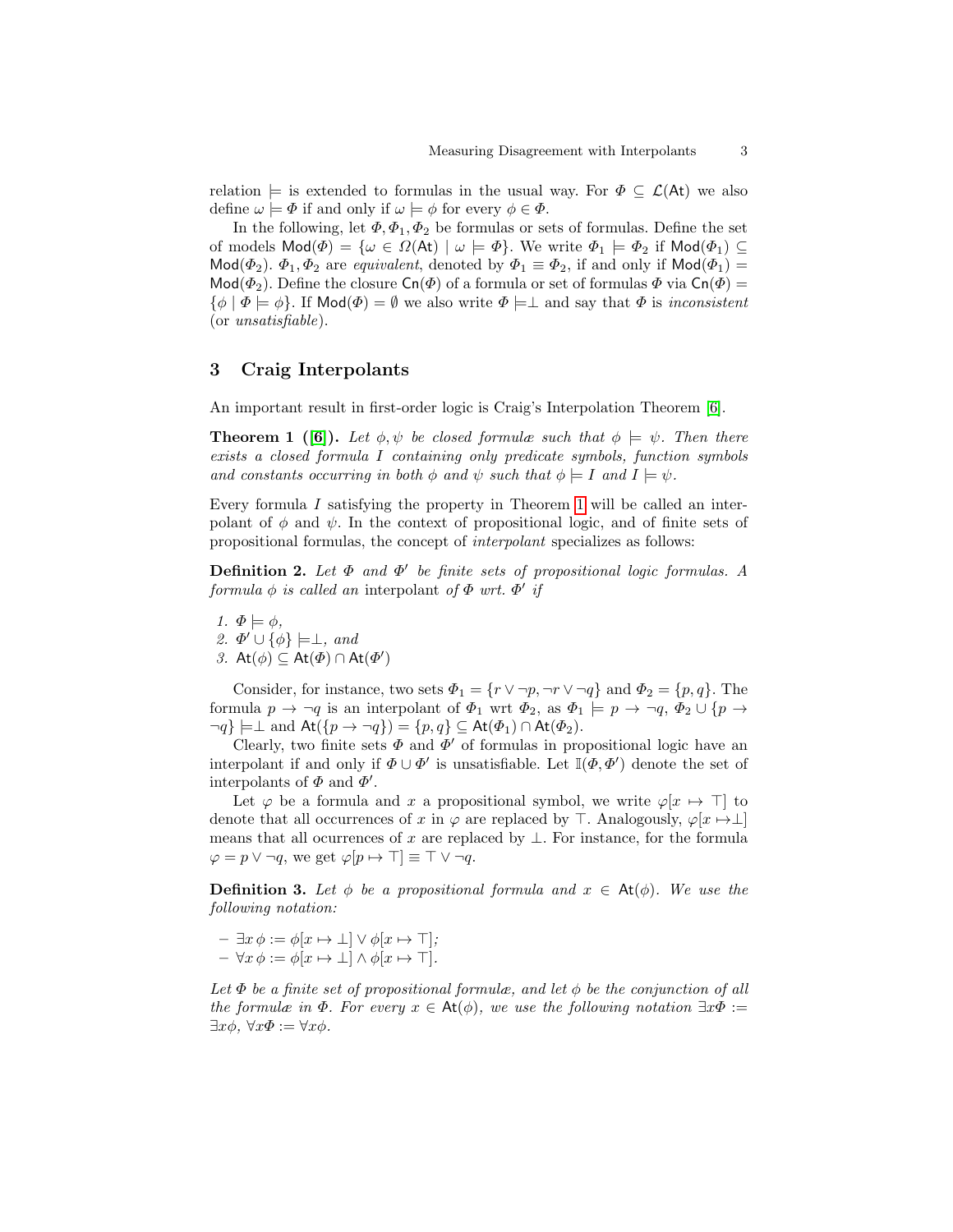Propositional logic allows uniform interpolation: For every formula  $\phi$  and every set  $\{y_1, \ldots, y_m\} \subseteq \mathsf{At}(\phi)$  there exists a propositional formula  $I_{\Phi}$  such that  $\mathsf{At}(I_{\Phi}) \subseteq \{y_1, \ldots, y_m\}$  with the property that for every formula  $\phi'$  such that  $\phi \wedge \phi' \models \perp \text{ and } \{y_1, \ldots, y_m\} = \mathsf{At}(\phi) \cap \mathsf{At}(\phi'), I_{\Phi} \text{ is an interpolant of } \phi \text{ and } \phi'.$ This follows from the following result (here formulated for finite sets of propositional formulæ).

**Proposition 1.** Let  $\Phi$  be a finite set of propositional formulas. Assume that  $At(\Phi) = \{x_1, \ldots, x_n, y_1, \ldots, y_m\}$ . Then the following hold:

- 1.  $\Phi \models \exists x_1 \dots \exists x_n \Phi$ .
- 2. Let  $\psi$  be a propositional formula with  $\mathsf{At}(\psi) \subseteq \{y_1, \ldots, y_m\}$  such that  $\Phi \models \psi$ . Then  $\exists x_1 \ldots \exists x_n \Phi \models \psi$ .
- 3.  $\forall x_1 \dots \forall x_n \Phi \models \Phi$  (i.e.  $\forall x_1 \dots \forall x_n \Phi \models \phi_i$  for every formula  $\phi_i \in \Phi$ ).
- 4. Let  $\psi$  be a formula with  $\mathsf{At}(\psi) \subseteq \{y_1, \ldots, y_m\}$  such that  $\psi \models \Phi$ . Then  $\psi \models \forall x_1 \dots \forall x_n \Phi$ .

In the following, we define some auxiliary notions for interpolants and make some first observations regarding the structure of  $\mathbb{I}(\Phi, \Phi')$ .

**Proposition 2.** Let  $\Phi$  and  $\Phi'$  be finite sets of formulas.

- 1. If  $\Phi \cup \Phi' \not\models \perp \text{ then } \mathbb{I}(\Phi, \Phi') = \emptyset$ .
- 2. If  $\Phi \models \bot$  and  $\Phi' \models \bot$  then  $\mathbb{I}(\Phi, \Phi') = \mathcal{L}(\text{At}(\Phi) \cap \text{At}(\Phi')).$
- 3. If  $\Phi \models \bot$  and  $\Phi' \not\models \bot$  then  $\mathbb{I}(\Phi, \Phi') = \mathcal{L}(\mathsf{At}(\Phi) \cap \mathsf{At}(\Phi')) \cap (\neg \mathsf{Cn}(\Phi') \cup \{\phi \mid \exists \Phi \in \mathcal{L}(\mathsf{At}(\Phi) \cap \mathsf{At}(\Phi'))\}$  $\phi \models \perp$ }).
- 4. If  $\Phi \not\models \bot$  and  $\Phi' \models \bot$  then  $\mathbb{I}(\Phi, \Phi') = \mathcal{L}(\mathsf{At}(\Phi) \cap \mathsf{At}(\Phi')) \cap \mathsf{Cn}(\Phi)$ .

Proof. (1) Assume that  $\mathbb{I}(\Phi, \Phi') \neq \emptyset$ . Then there exists a formula  $\phi$  such that  $\Phi \models \phi \text{ and } \Phi' \cup \{\phi\} \models \bot. \text{ Hence, } \Phi \cup \Phi' \models \bot.$ 

(2) If  $\Phi \models \bot$  and  $\Phi' \models \bot$  then (i)  $\Phi \models \phi$  for all  $\phi \in \mathcal{L}(\mathsf{At}(\Phi) \cap \mathsf{At}(\Phi'))$  and (ii)  $\Phi' \cup \{\phi\} \models \perp \text{ for all } \phi \in \mathcal{L}(\mathsf{At}(\Phi) \cap \mathsf{At}(\Phi')).$ 

(3) If  $\Phi \models \bot$  then  $\Phi \models \phi$  for all  $\phi \in \mathcal{L}(\mathsf{At}(\Phi) \cap \mathsf{At}(\Phi'))$ . If  $\Phi' \not\models \bot$  then  $\Phi' \cup {\phi} \models \bot$  for all  $\phi$  such that  $(i) \phi = \neg \phi'$ , where  $\phi' \in \mathsf{Cn}(\Phi')$  or  $(ii) \phi \models \bot$ .

(4) If  $\Phi \not\models \bot$  and  $\Phi' \models \bot$  then a formula  $\phi$  is an interpolant iff  $\Phi \models \phi$  and  $\phi \in \mathcal{L}(\mathsf{At}(\varPhi) \cap \mathsf{At}(\varPhi'))$ .

As the notion of an interpolant is a syntactical one, the set  $\mathbb{I}(\Phi, \Phi')$  also contains infinite syntactical variants for each interpolant (except for the case where  $\Phi \cup \Phi'$ is consistent); in particular, if  $\phi \in \mathbb{I}(\Phi, \Phi')$  then for every formula  $\phi' \in \mathcal{L}(\mathsf{At}(\Phi) \cap$ At( $\Phi'$ )), if  $\phi \equiv \phi'$  then  $\phi' \in \mathbb{I}(\Phi, \Phi')$ . However, we will consider the following finite representation of  $\mathbb{I}(\Phi, \Phi')$ . For that, let  $[\cdot] : \mathcal{L}(\mathsf{At}) \to \Omega(\mathsf{At})$  be a function that maps each formula to its *equivalence class* w.r.t.  $\equiv$ .

**Definition 4.** Let  $\Phi$  and  $\Phi'$  be finite set of formulas. We denote by  $\mathbb{S}(\Phi, \Phi')$ the set of equivalence classes of interpolants wrt. semantical equivalence, i. e.,

$$
\mathbb{SI}(\Phi, \Phi') = \{ [\phi] \mid \phi \in \mathbb{I}(\Phi, \Phi') \}
$$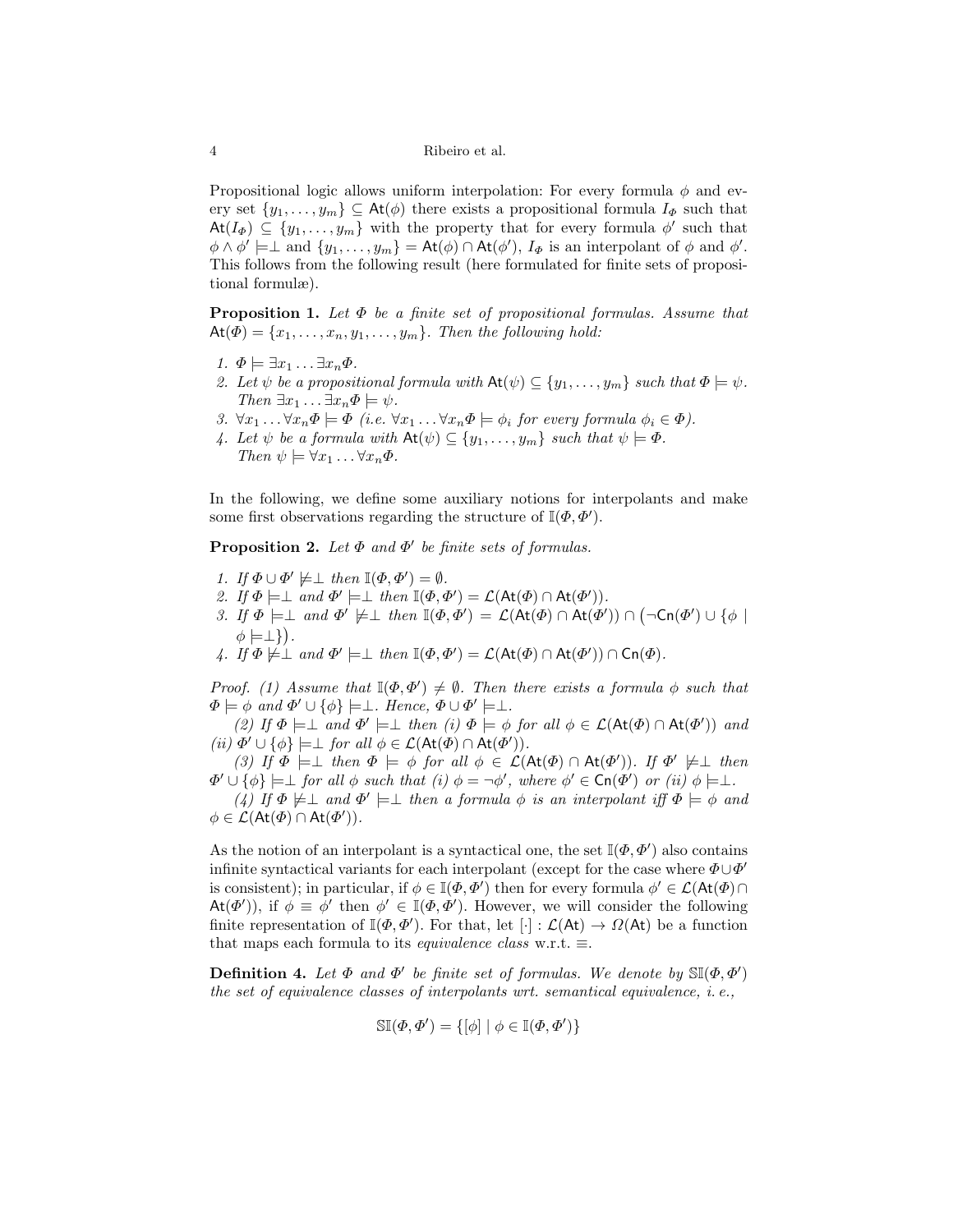In the following, by abuse of notation we refer to  $[\phi]$  also as an interpolant if  $\phi$ is an interpolant.

Remark 1. If the sets  $\Phi, \Phi'$  of propositional formulæ are finite then the set  $\text{At}(\Phi) \cap \text{At}(\Phi')$  is finite, so the set of all equivalence classes of formulæ over this set of atoms is finite and has at most  $2^{2^{|\text{At}(\Phi) \cap \text{At}(\Phi')|}}$  elements, thus  $\mathbb{S}(\Phi, \Phi')$ is finite.

It can be easily seen that the elements of  $\mathbb{SI}(\Phi, \Phi')$  form a lattice wrt.  $\models$  and the operations ∧ and ∨. Formally, we can make the following observations.

**Proposition 3.** Let  $\Phi$  and  $\Phi'$  be finite set of formulas.

- 1. If  $[\phi], [\phi'] \in \mathbb{SI}(\Phi, \Phi')$  then  $[\phi \wedge \phi'] \in \mathbb{SI}(\Phi, \Phi')$ .
- 2. If  $[\phi], [\phi'] \in \mathbb{SI}(\Phi, \Phi')$  then  $[\phi \vee \phi'] \in \mathbb{SI}(\Phi, \Phi').$
- 3. There is a uniquely defined  $[\phi_w] \in \mathbb{SI}(\Phi, \Phi')$  with  $\phi' \models \phi_w$  for all  $[\phi'] \in$  $\mathbb{SI}(\Phi, \Phi').$
- 4. There is a uniquely defined  $[\phi_s] \in \mathbb{S}(\mathcal{P}, \Phi')$  with  $\phi_s \models \phi'$  for all  $[\phi'] \in$  $\mathbb{SI}(\Phi, \Phi').$

Conditions 1 and 2 of the proposition above are trivial. We illustrate the intuition of both conditions 3 and 4 with an example. Consider the knowledge bases  $\mathcal{K}_1 = \{a, b\}$  and  $\mathcal{K}_2 = \{a, \neg b\}$ . We have that

$$
\mathbb{SI}(\mathcal{K}_1, \mathcal{K}_2) = \{ [a \wedge b], [b], [a \to b], [a \leftrightarrow b] \}.
$$

Note that every formula in  $\mathbb{S}(\mathcal{K}_1,\mathcal{K}_2)$  implies  $a \to b$  (the  $\phi_\omega$  of condition 3). Similarly, the formula  $a \wedge b$  implies all formulae in  $\mathbb{SI}(\mathcal{K}_1, \mathcal{K}_2)$ , which makes  $a \wedge b$ the formula  $[\phi_s]$  of condition 4.

Remark 2. If the sets  $\Phi, \Phi'$  of propositional formulæ are finite then as  $\mathbb{S}(\Phi, \Phi')$ is finite,  $(\mathbb{S}(\phi, \phi'), \wedge, \vee)$  is a complete lattice.

We call  $[\phi_w]$  the *weakest* interpolant and  $[\phi_s]$  the strongest interpolant. It can be easily seen that

$$
[\phi_w] = \left[ \bigvee_{[\phi] \in \mathbb{SI}(\Phi, \Phi')} \phi \right] \qquad [\phi_s] = \left[ \bigwedge_{[\phi] \in \mathbb{SI}(\Phi, \Phi')} \phi \right]
$$

We abbreviate the weakest interpolant of  $\mathbb{SI}(\Phi, \Phi')$  by Weakest $(\Phi, \Phi')$  and the strongest interpolant of  $\mathbb{S}(\phi, \phi')$  by Strongest $(\phi, \phi')$ . If  $\mathbb{S}(\phi, \phi') = \emptyset$  both notions are undefined. We conclude this section with some further observations that will be useful in the remainder of the paper.

**Proposition 4.** Let  $\Phi$ ,  $\Phi'$ , and  $\Phi''$  be finite set of formulas.

1.  $\mathbb{I}(\Phi, \Phi') \subseteq \mathbb{I}(\Phi, \Phi' \cup \Phi'')$ 2.  $\mathbb{I}(\Phi,\Phi')\subseteq \mathbb{I}(\Phi\cup\Phi'',\Phi')$ 3.  $\mathbb{S}(\phi, \phi') \subseteq \mathbb{S}(\phi, \phi' \cup \phi'')$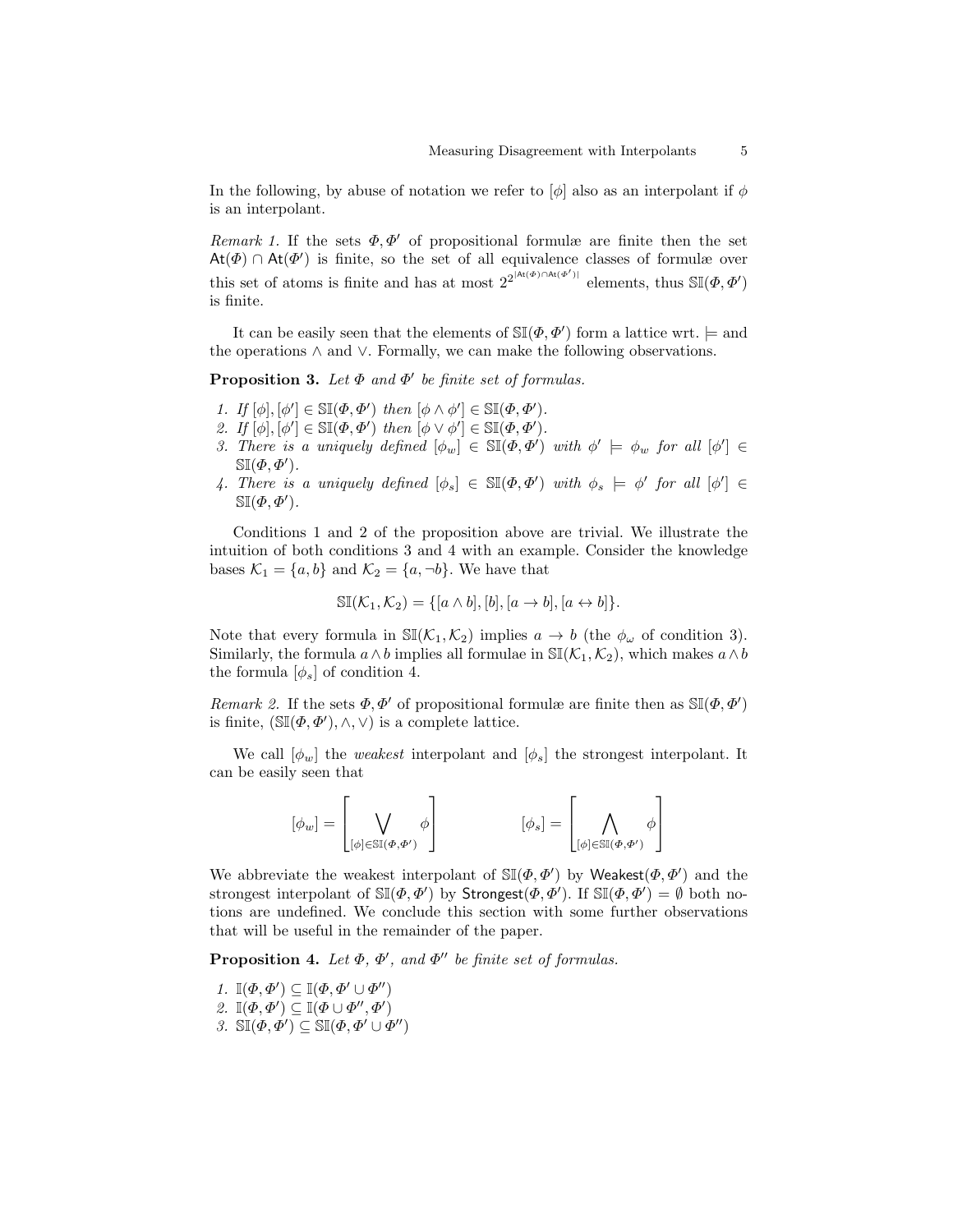4.  $\mathbb{SI}(\Phi, \Phi') \subseteq \mathbb{SI}(\Phi \cup \Phi'', \Phi')$ 5. Weakest $(\varPhi, \varPhi') \models$  Weakest $(\varPhi, \varPhi' \cup \varPhi'')$ 6. Weakest $(\varPhi,\varPhi')\models \mathsf{Weakest}(\varPhi\cup\varPhi'',\varPhi')$ 

7. Strongest $(\Phi, \Phi' \cup \Phi'') \models$  Strongest $(\Phi, \Phi')$ 

8. Strongest $(\Phi \cup \Phi'', \Phi')$  = Strongest $(\Phi, \Phi')$ 

Proof. Considering item 1, for  $\phi \in \mathbb{I}(\Phi, \Phi')$ , from  $\Phi' \cup {\phi} \models \bot$  it directly follows  $\Phi' \cup \Phi'' \cup \{\phi\} \models \perp$ . The other two conditions of Definition [2](#page-2-2) remain valid as well. Item 2 is proven analogously and the remaining items follow directly from 2.  $\Box$ 

#### <span id="page-5-0"></span>4 Disagreement Measures based on Interpolation

We consider the scenario of measuring *disagreement* between multiple knowledge bases [\[17\]](#page-12-4) using interpolation. For that, we denote a knowledge base profile by  $P = \langle K_1, \ldots, K_n \rangle$  with  $K_1, \ldots, K_n$  being knowledge bases. Furthermore, for P of this form and another knowledge base  $\mathcal{K}$ , we denote by  $P \circ \mathcal{K}$  the concatenation of P with K, i.e.,  $P \circ \mathcal{K} = \langle \mathcal{K}_1, \ldots, \mathcal{K}_n, \mathcal{K} \rangle$ . Furthermore, for  $k \in \mathbb{N}$  define  $P \circ^k \mathcal{K} = (P \circ^{k-1} \mathcal{K}) \circ \mathcal{K}$  and  $P \circ^1 \mathcal{K} = P \circ \mathcal{K}$ . Let  $\mathfrak{K}$  denote the set of all knowledge base profiles. Then Potyka [\[17\]](#page-12-4) defines a disagreement measure as follows. Let  $\mathbb{R}_{\geq 0}^{\infty}$  be the set of non-negative real values including  $\infty$ .

**Definition 5.** A disagreement measure  $\mathcal{D}$  is a function  $\mathcal{D}$  :  $\mathfrak{K} \to \mathbb{R}^{\infty}_{\geq 0}$  that satisfies

**Consistency**  $\mathcal{D}(P) = 0$  iff  $\bigcup P$  is consistent. **Symmetry**  $\mathcal{D}(\langle \mathcal{K}_1, \ldots, \mathcal{K}_n \rangle) = \mathcal{D}(\langle \mathcal{K}_{\sigma(1)}, \ldots, \mathcal{K}_{\sigma(n)} \rangle)$  for each permutation  $\sigma$  of  $\{1, \ldots, n\}.$ 

We also write  $\mathcal{D}(\mathcal{K}_1,\ldots,\mathcal{K}_n)$  for  $\mathcal{D}(\langle\mathcal{K}_1,\ldots,\mathcal{K}_n\rangle)$  to ease notation.

In the following, we define a series of disagreement measures that work on knowledge base profiles with exactly two elements. In order to generalise these measures to arbitrary knowledge base profiles, we consider the following constructions.

**Definition 6.** Let  $\mathcal{D}$  be a function  $\mathcal{D} : \mathbb{K} \times \mathbb{K} \to \mathbb{R}_{\geq 0}^{\infty}$ . Then the induced summeasure  $\mathcal{D}^{\Sigma}:\mathfrak{K}\to\mathbb{R}_{\geq0}^{\infty}$  and max-measure  $\mathcal{D}^{\max}:\mathfrak{K}\to\mathbb{R}_{\geq0}^{\infty}$  are defined via

$$
\mathcal{D}^{\Sigma}(P) = \sum_{\mathcal{K},\mathcal{K}' \in P} \mathcal{D}(\mathcal{K},\mathcal{K}')
$$

$$
\mathcal{D}^{\max}(P) = \max \{ \mathcal{D}(\mathcal{K},\mathcal{K}') \mid \mathcal{K},\mathcal{K}' \in P \}
$$

In order to obtain valid disagreement measures using these two constructions, we only need to require the Consistency property from the used two-place functions:

**Consistency**<sup>2</sup>  $\mathcal{D}(\mathcal{K}_1, \mathcal{K}_2) = 0$  iff  $\mathcal{K}_1 \cup \mathcal{K}_2$  is consistent.

<span id="page-5-1"></span>**Proposition 5.** Let  $D$  be a function  $D : \mathbb{K} \times \mathbb{K} \to \mathbb{R}^{\infty}_{\geq 0}$  that satisfies Consistency<sup>2</sup> then both  $\mathcal{D}^{\Sigma}$  and  $\mathcal{D}^{\max}$  are disagreement measures.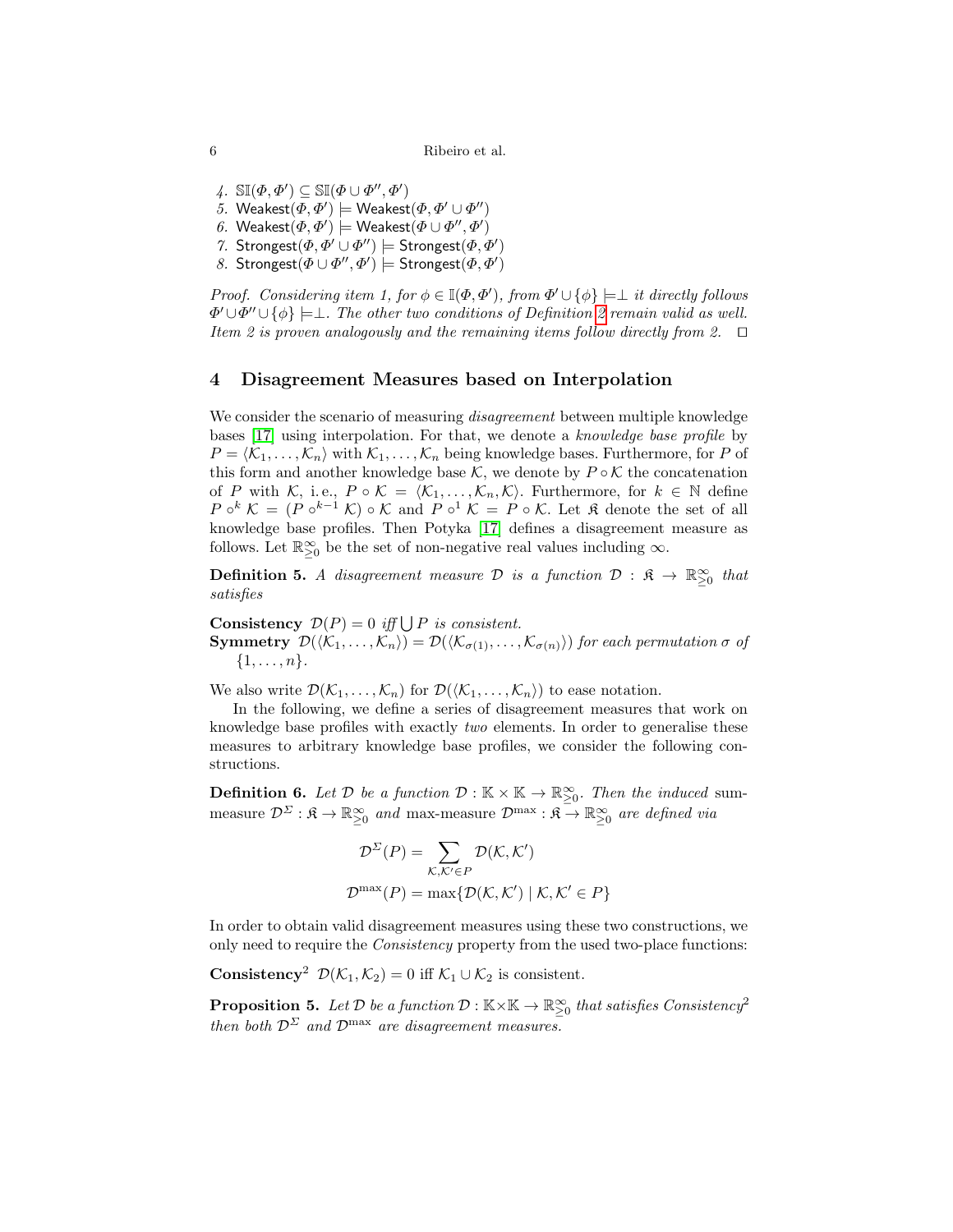Proof. We first consider  $\mathcal{D}^{\Sigma}$ . If  $\bigcup P$  is consistent then  $\mathcal{K} \cup \mathcal{K}'$  is consistent as well for all  $\mathcal{K}, \mathcal{K}' \in P$ , implying  $\mathcal{D}(\mathcal{K}, \mathcal{K}') = 0$ . It follows  $\mathcal{D}^{\Sigma}(P) = \mathcal{D}^{\max}(P) = 0$ showing Consistency. The property Symmetry is satisfied by construction.

Let us now define some concrete measure using interpolants.

**Definition 7.** Let  $\mathcal{K}_1, \mathcal{K}_2$  be finite and consistent set of formulas. Define the measure  $\mathcal{D}_{\mathbb{S}\mathbb{I}} : \mathbb{K} \times \mathbb{K} \to \mathbb{R}_{\geq 0}^{\infty}$  via

$$
\mathcal{D}_{\mathbb{S}\mathbb{I}}(\mathcal{K}_1,\mathcal{K}_2)=|\mathbb{S}\mathbb{I}(\mathcal{K}_1,\mathcal{K}_2)|
$$

Observe that  $\mathcal{D}_{\text{SI}}$  satisfies  $Consistency^2$ , as  $\mathbb{SI}(\mathcal{K}, \mathcal{K}') = \emptyset$  if  $\mathcal{K} \cup \mathcal{K}'$  is consistent. So  $\mathcal{D}_{\text{S}}^{\Sigma}$  and  $\mathcal{D}_{\text{S}}^{\max}$  are disagreement measures according to Proposition [5.](#page-5-1)

<span id="page-6-1"></span>*Example 1.* Consider the three following knowledge bases:  $\mathcal{K}_1 = \{a, b\}, \mathcal{K}_2 =$  ${b, c}$  and  $\mathcal{K}_3 = {a, \neg b}$ . Going for their interpolants we get:

- $-$  SI( $\mathcal{K}_1, \mathcal{K}_2$ ) = SI( $\mathcal{K}_2, \mathcal{K}_1$ ) =  $\emptyset$ , as  $\mathcal{K}_1$  is consistent with  $\mathcal{K}_2$ ;
- $-\mathbb{SI}(\mathcal{K}_1,\mathcal{K}_3)=\{[b],[a\wedge b],[a\rightarrow b]\}\$ and  $\mathbb{SI}(\mathcal{K}_3,\mathcal{K}_1)=\{[-b],[a\rightarrow \neg b],[a\wedge \neg b]\};$  $- \Im[(\mathcal{K}_2, \mathcal{K}_3) = \{ [b] \}$  and  $\Im[(\mathcal{K}_3, \mathcal{K}_2) = \{ [\neg b] \}, \text{ as } \text{At}(\{\mathcal{K}_2, \mathcal{K}_3\}) = \{ b \}.$

Therefore,  $\mathcal{D}^{\Sigma}_{\mathbb{S}\mathbb{I}}(\mathcal{K}_1,\mathcal{K}_2,\mathcal{K}_3)=8$  and  $\mathcal{D}^{\max}_{\mathbb{S}\mathbb{I}}(\mathcal{K}_1,\mathcal{K}_2,\mathcal{K}_3)=3$ .

We consider another measure based on the information content of strongest (resp. weakest) interpolant. We use the following definition of an information measure, similar in spirit to the definition given in [\[11\]](#page-12-14).

**Definition 8.** An information measure *J* is a function  $J: \mathcal{L}(\mathsf{At}) \to \mathbb{R}^{\infty}_{\geq 0}$  that satisfies the following four properties:

1.  $J(\top) = 0$ . 2.  $J(\perp) = \infty$ . 3. If  $\phi \models \phi'$  then  $J(\phi) \geq J(\phi')$ . 4. If  $\phi \not\models \bot$  then  $J(\phi) < \infty$ .

Here is a simple example of an information measures:

<span id="page-6-2"></span><span id="page-6-0"></span>
$$
J_M(\phi) = \begin{cases} 0 & \text{if } \top \models \phi \\ \infty & \text{if } \phi \models \bot \\ 1/|\text{Mod}(\phi)| \text{ otherwise} \end{cases}
$$
(1)

It is easy to verify that  $J_M$  is indeed an information measure according to Definition [8.](#page-6-0)

Then consider the following measure.

**Definition 9.** Let  $\mathcal{K}_1, \mathcal{K}_2$  be finite and consistent set of formulas and J some information measure. Define the following measure  $\mathcal{D}_J : \mathbb{K} \times \mathbb{K} \to \mathbb{R}_{\geq 0}^{\infty}$ .

$$
\mathcal{D}_J(\mathcal{K}_1,\mathcal{K}_2) = \begin{cases} 0 & \text{if } \mathcal{K}_1 \cup \mathcal{K}_2 \text{ is consistent} \\ \infty & \text{if } J(\text{Weakest}(\mathcal{K}_1,\mathcal{K}_2)) = 0 \\ \frac{J(\text{Strongest}(\mathcal{K}_1,\mathcal{K}_2))}{J(\text{Weakest}(\mathcal{K}_1,\mathcal{K}_2))} & otherwise \end{cases}
$$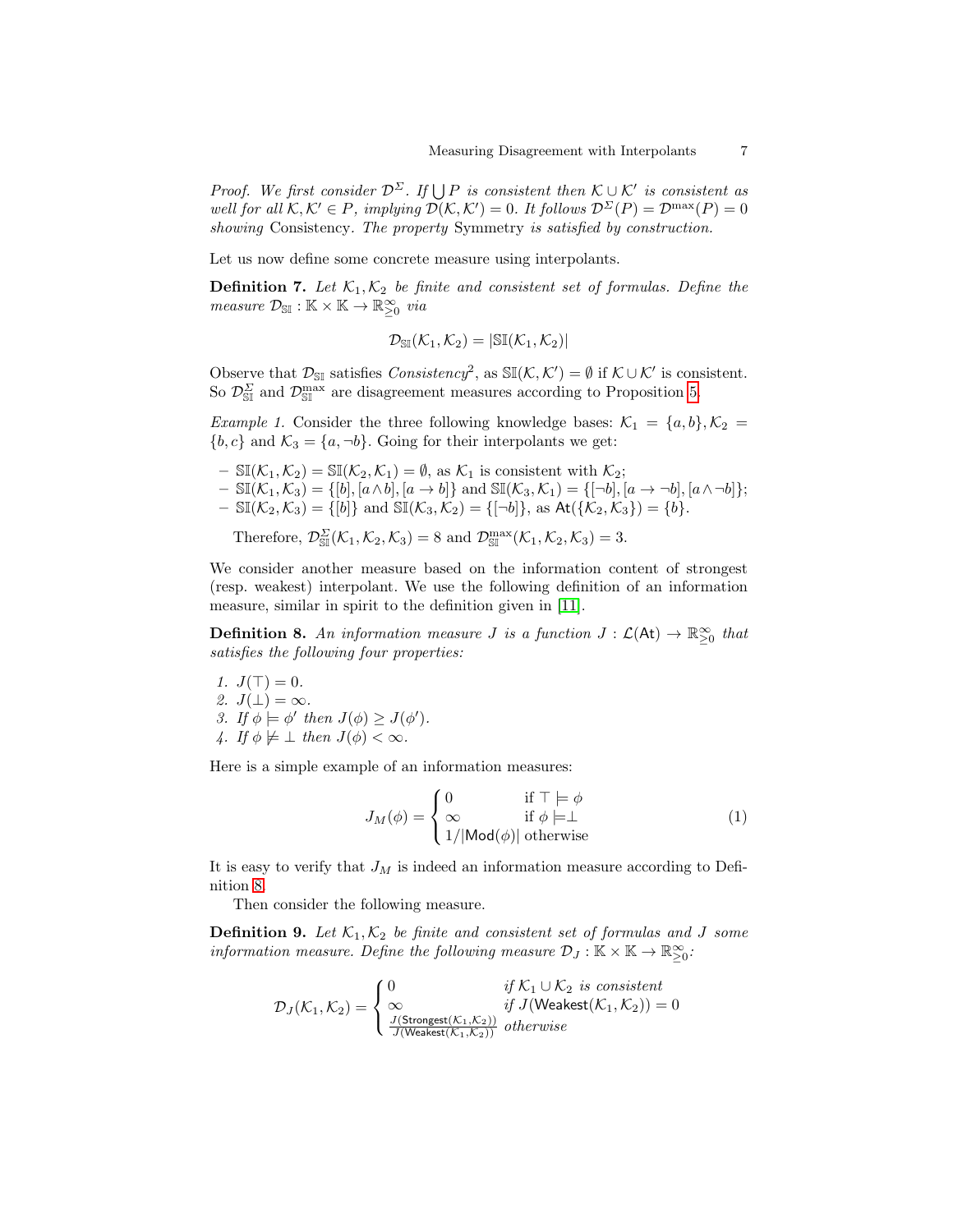Again, observe that  $\mathcal{D}_J$  satisfies  $Consistency^2$  (independently of J). So  $\mathcal{D}_J^{\Sigma}$  and  $\mathcal{D}_J^{\max}$  are disagreement measures according to Proposition [5.](#page-5-1)

*Example 2.* Consider the three knowledge bases from Example [1:](#page-6-1)  $\mathcal{K}_1 = \{a, b\}, \mathcal{K}_2 =$  ${b, c}$  and  $\mathcal{K}_3 = {a, \neg b}$ . In the table below, we show their strongest and weakest interpolants as well as their disagreement measure  $D_{J_M}$ , where  $J_M$  is the information measure defined in [\(1\)](#page-6-2) above.

|             |                                              | $(\mathcal{K}_1, \mathcal{K}_3)$ $(\mathcal{K}_3, \mathcal{K}_1)$ $(\mathcal{K}_2, \mathcal{K}_3)$ , $(\mathcal{K}_3, \mathcal{K}_2)$ $(\mathcal{K}_1, \mathcal{K}_2)$ $(\mathcal{K}_1, \mathcal{K}_2)$ |              |                          |                          |
|-------------|----------------------------------------------|---------------------------------------------------------------------------------------------------------------------------------------------------------------------------------------------------------|--------------|--------------------------|--------------------------|
|             |                                              | Weakest $\begin{bmatrix} -a \vee b & \vert -a \vee \neg b \end{bmatrix}$ $\begin{bmatrix} b & \vert -b \end{bmatrix}$                                                                                   |              | <b>Contract Contract</b> | $\overline{\phantom{a}}$ |
|             | Strongest $[a \wedge b]$ $[a \wedge \neg b]$ | b                                                                                                                                                                                                       | $\Box b$     | $\overline{\phantom{a}}$ | -                        |
| $D_{J_M}$ 3 | $\sim$ 3                                     | $\mathbf{1}$                                                                                                                                                                                            | $\mathbf{1}$ |                          |                          |

As  $\mathcal{K}_1$  is consistent with  $\mathcal{K}_2$  they do not have any interpolant, and therefore their disagreement measure  $D_{J_M}$  is zero. Note that each of the weakest interpolants between  $\mathcal{K}_1$  and  $\mathcal{K}_3$  have each 6 models, while their strongest interpolants have each 2 models.

## <span id="page-7-0"></span>5 Analysis

Potyka [\[17\]](#page-12-4) proposes some desirable properties for disagreement measures, in-spired by similar properties from inconsistency measurement [\[18\]](#page-12-7). Let  $D$  be some disagreement measure. For  $P = \langle K_1, \ldots, K_n \rangle$ , we say that  $\mathcal{K}_i, i \in \{1, \ldots, n\}$ , is *involved in a conflict*, if there is  $C \subseteq \{1, \ldots, n\}$  such that  $\bigcup_{j \in C} \mathcal{K}_j$  is consistent but  $\mathcal{K}_i \cup \bigcup_{j \in C} \mathcal{K}_j$  is inconsistent.

Monotony (MO)  $\mathcal{D}(\mathcal{K}_1,\ldots,\mathcal{K}_n) \leq \mathcal{D}(\mathcal{K}_1 \cup \mathcal{K}',\ldots,\mathcal{K}_n).$ 

- **Dominance (DO)** For formulas  $\phi, \psi$  with  $\phi \models \psi$  and  $\phi \not\models \bot$ ,  $\mathcal{D}(\mathcal{K}_1 \cup {\phi}, \ldots, \mathcal{K}_n) \geq$  $\mathcal{D}(\mathcal{K}_1 \cup {\psi}, \ldots, \mathcal{K}_n).$
- **Safe Formula Independence (SFI)** For a formula  $\phi$  with  $\phi \not\models \bot$  and  $At(\phi) \cap$  $\mathsf{At}(\bigcup \mathcal{K}_i) = \emptyset, \, \mathcal{D}(\mathcal{K}_1 \cup \{\phi\}, \ldots, \mathcal{K}_n) = \mathcal{D}(\mathcal{K}_1, \ldots, \mathcal{K}_n).$
- Adjunction Invariance (AI) For formulas  $\phi, \psi, \mathcal{D}(\mathcal{K}_1 \cup \{\phi, \psi\}, \dots, \mathcal{K}_n) = \mathcal{D}(\mathcal{K}_1 \cup$  $\{\phi \wedge \psi\}, \ldots, \mathcal{K}_n$ ).

**Tautology (TA)** If K is a knowledge base with  $\top \models K$  then  $\mathcal{D}(P) \geq \mathcal{D}(P \circ K)$ .

Contradiction (CO) If K is inconsistent then  $\mathcal{D}(P) \leq \mathcal{D}(P \circ \mathcal{K})$ .

- **Majority (MAJ)** If  $K \in P$  is consistent and involved in a conflict, then there is  $k \in \mathbb{N}$  with  $\mathcal{D}(P \circ^k \mathcal{K}) < \mathcal{D}(P)$ .
- Majority Agreement in the Limit (MAJL) If  $M$  is a maximal consistent subset of  $\bigcup P$  then  $\lim_{k\to\infty} \mathcal{D}(P \circ^k M) = 0$ .

<span id="page-7-1"></span>We check compliance of the disagreement measures  $\mathcal{D}^{\Sigma}_{\mathbb{S}\mathbb{I}}, \mathcal{D}^{\max}_{\mathbb{S}\mathbb{I}}, \mathcal{D}^{\Sigma}_{J}$  and  $\mathcal{D}^{\max}_{J}$ against the disagreement measures postulates mentioned above. For this, we introduce the concept of agreement between interpretations. We say that an interpretation  $w$  agrees with an interpretation  $w'$  modulo a set of propositional symbols X iff  $w(p) = w'(p)$ , for all  $p \in X$ . Note that the agreement relation is symmetric, that is, if w agrees with  $w'$  modulo X then  $w'$  agrees with w modulo X. We recall the Coincidence Lemma on propositional logic: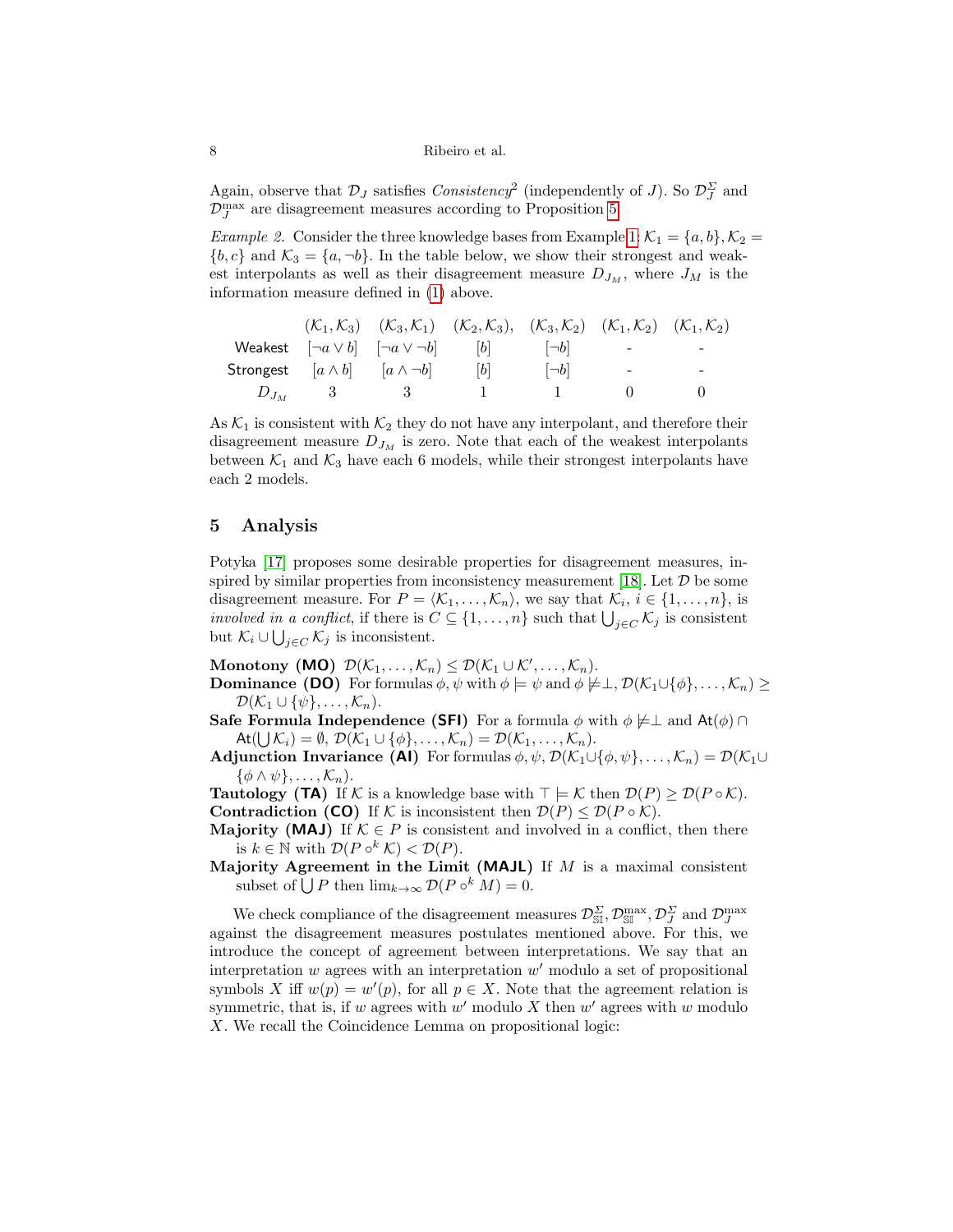|                               |  |  |  | MO DO SFI AI TA CO MAJ MAJL |
|-------------------------------|--|--|--|-----------------------------|
|                               |  |  |  |                             |
| T).                           |  |  |  |                             |
| $\mathcal{D}^{\Sigma}_{\tau}$ |  |  |  |                             |
| $\mathcal{D}_{\tau}^{\max}$   |  |  |  |                             |

<span id="page-8-0"></span>Table 1. Compliance of investigated disagreement measures with postulates.

**Lemma 1 (Coincidence Lemma).** If two interpretations  $w$  and  $w'$  agree with At( $\alpha$ ), then  $w \models \alpha$  iff  $w' \models \alpha$ .

**Proposition 6.** Let K be knowledge base, and  $\varphi$  a consistent formula. If At $(K) \cap$  $\mathsf{At}(\varphi) = \emptyset$ ,  $\mathsf{At}(\alpha) \subseteq \mathsf{At}(\mathcal{K})$  and  $\mathcal{K} \cup {\varphi} \models \alpha$  then  $\mathcal{K} \models \alpha$ .

Proof. The case that  $K$  is inconsistent is trivial. So we focus on the case that K is consistent. Let then  $w \in Mod(K)$  be an interpretation of K, we will show that  $w \in Mod(\alpha)$ . As  $\varphi$  is consistent, it has at least one interpretation. Let  $w' \in$ Mod( $\varphi$ ), and let w<sub>0</sub> be the following interpretation: w<sub>0</sub>(p) = w(p), if p  $\in$  At(K); and  $w_0(p) = w'(p)$ , otherwise. Note that  $w_0$  agrees with w modulo  $\text{At}(\mathcal{K})$ , which implies that  $w_0 \models K$ . As  $\text{At}(K) \cap \text{At}(\varphi) = \emptyset$ , we get that  $w_0$  agrees with w' modulo At( $\varphi$ ). This implies that  $w_0 \models \varphi$ . Therefore, as  $w_0 \models \mathcal{K}$  and  $w_0 \models \varphi$ , we have that  $w_0 \models K \cup \{\varphi\}$ . Thus, as  $K \cup \{\varphi\} \models \alpha$ , we get that  $w_0 \models \alpha$ . As, by hypothesis,  $At(\alpha) \subseteq At(\mathcal{K})$ , we get that w agrees with w<sub>0</sub> modulo  $At(\alpha)$ . This implies, from Lemma [1,](#page-7-1) that  $w \models \alpha$ .

**Theorem 2.** The compliance of the measures  $\mathcal{D}^{\Sigma}_{\mathbb{S}\mathbb{I}}$ ,  $\mathcal{D}^{\max}_{\mathbb{S}\mathbb{I}}$ ,  $\mathcal{D}^{\Sigma}_{J}$ , and  $\mathcal{D}^{\max}_{J}$  is as shown in Table [1.](#page-8-0)

Note again that the proof of the above theorem can be found online<sup>[2](#page-8-1)</sup>.

Potyka [\[17\]](#page-12-4) has defined disagreement measures from inconsistency measures. The idea is that the degree of disagreement in a knowledge profile would correspond to measuring the degree of inconsistencies between the knowledge bases in a knowledge profile. Potyka then discusses about some principles that disagreement measures should satisfy, and show that many of the disagreement measures induced from inconsistency measures fail to satisfy some of these principles. He then proposes the disagreement measure  $D_n$ , based on the  $\eta$ -inconsistency measure [\[13\]](#page-12-15), to capture some of these principles. Following this line, we analyse here some desirable properties that disagreement measures on interpolants satisfy. We show that Potyka's  $D_n$  measure has some issues that are better handled by disagreement measures based on interpolants.

We start by addressing the Adjunction Invariance axiom. Breach of this axiom can lead to unintuitive behaviours. For instance, both  $\{\alpha \wedge \neg \alpha\}$  and  $\{\alpha, \neg \alpha\}$ should have the same disagreement value, since they present the same conflicts. Most of the disagreement measures induced from inconsistency measures analysed by Potyka, including his  $D_n$  measure, is not adjunctive invariant. On the

<span id="page-8-1"></span> $^2$  [http://mthimm.de/misc/rst\\_dismes\\_proofs.pdf](http://mthimm.de/misc/rst_dismes_proofs.pdf)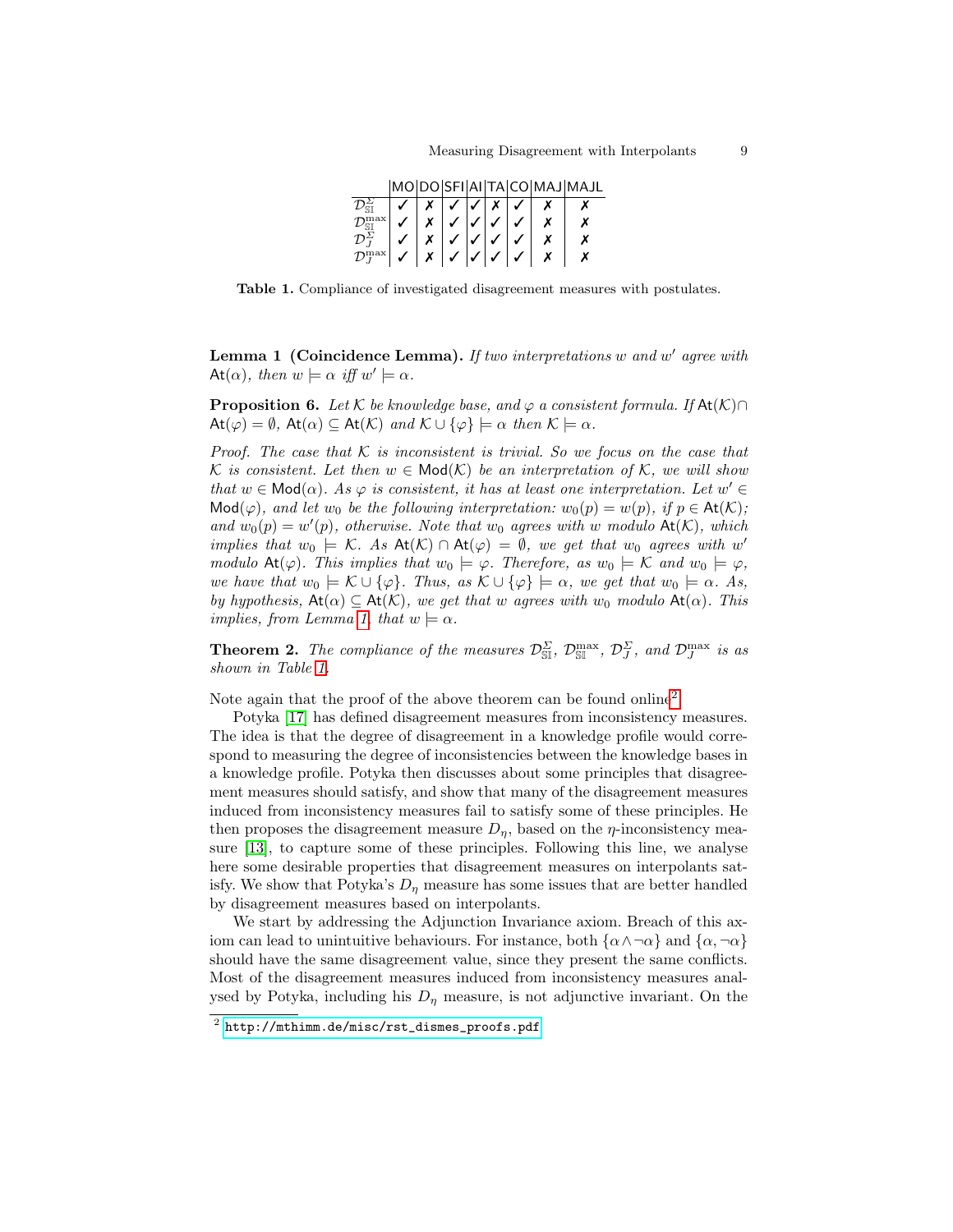other hand, as shown above, disagreement measures based on interpolants are adjunctive invariant. This is because interpolants are not syntax sensitive, instead they consider formulæ that share the same signature.

Potyka's disagreement measure  $D_n$  plateaus when each knowledge base in a knowledge profile conflicts with each other. As he himself criticizes, this scenario makes the measurement purely dependable on the size of the knowledge profile. Precisely, in that case  $D_n(P) = (|P| - 1)/|P|$ . In this scenario, a disagreement measure should still be able to distinguish an increase of conflicts, even if two knowledge profiles have the same size. We illustrate it in the following example.

*Example 3.* Let  $P = \langle K_1, K_2, K_3 \rangle$ , and  $P' = \langle K_1, K_2, K_4 \rangle$  be two knowledge profiles, where  $\mathcal{K}_1 = \{a, b\}, \mathcal{K}_2 = \{\neg a, b\}, \mathcal{K}_3 = \{\neg b\}$  and  $\mathcal{K}_4 = \{\neg b, \neg a\}.$  Note that the four knowledge bases are consistent, but are inconsistent with each other. For the  $D_{\eta}$  disagreement measure, we would have  $D_{\eta}(P) = D_{\eta}(P') = 2/3$ .

Note that, against  $\mathcal{K}_1$  and  $\mathcal{K}_2$ , the knowledge base  $\mathcal{K}_4$  presents more conflicts than  $\mathcal{K}_3$ . Thus, though both P and P' have the same size, P' is more conflicting than P. A disagreement measure should be able to distinguish this difference of conflicts. The  $D<sub>\eta</sub>$  measure, however, does not distinguish these conflicts, since when knowledge bases are pairwise inconsistent, the measure considers only the size of the knowledge profile, which is rather simplistic.

On the other hand, disagreement measures on interpolants are able to distinguish this tenuous difference of conflicts. To illustrate this, consider the  $\mathcal{D}_{\text{SI}}^{\Sigma}$  measure. For the knowledge bases above we would get  $\mathcal{D}_{\mathbb{S}I}(\mathcal{K}_1, \mathcal{K}_2) = 4$ ,  $\mathcal{D}_{\mathbb{S}I}(\mathcal{K}_1, \mathcal{K}_3) =$  $1, \mathcal{D}_{\mathbb{S}\mathbb{I}}(\mathcal{K}_1, \mathcal{K}_4) = 4, \mathcal{D}_{\mathbb{S}\mathbb{I}}(\mathcal{K}_2, \mathcal{K}_3) = 1$  and  $\mathcal{D}_{\mathbb{S}\mathbb{I}}(\mathcal{K}_2, \mathcal{K}_4) = 4$ . Thus,  $\mathcal{D}_{\mathbb{S}\mathbb{I}}(P)^{\Sigma} =$  $(4+1+1)*2=12$  and  $\mathcal{D}_{\text{SII}}^{\Sigma}(P')=(4+4+4)*2=24.$ 

This shows that disagreement measures on interpolants, such as  $\mathcal{D}_{\text{ST}}^{\Sigma}$ , present ways of distinguishing sensible conflicts between knowledge bases. Towards this end, a deeper investigation of which rational behaviours interpolants yield for disagreement measures is a path worth to explore.

### <span id="page-9-0"></span>6 Computational complexity

To conclude our analysis, we now investigate the computational complexity of problems related to our novel measures.

<span id="page-9-1"></span>Let us first consider some general observations on interpolants, which seem to the best of our knowledge—not have been explicitly mentioned in the literature thus far.

**Theorem 3.** Let  $\Phi$  and  $\Phi'$  be sets of formulas and let  $\phi$  be a formula. Deciding whether  $\phi$  is an interpolant of  $\Phi$  wrt.  $\Phi'$  is CONP-complete.

Proof. For coNP-membership, consider the complement problem of deciding whether  $\phi$  is not an interpolant of  $\Phi$  wrt.  $\Phi'$  and define the following nondeterministic algorithm. On instance  $(\phi, \Phi, \Phi')$  we guess a triple  $(\omega, \omega', a)$  with interpretations  $\omega, \omega'$ , and an atom a. Then  $\phi$  is not an interpolant of  $\Phi$  wrt.  $\Phi'$ if either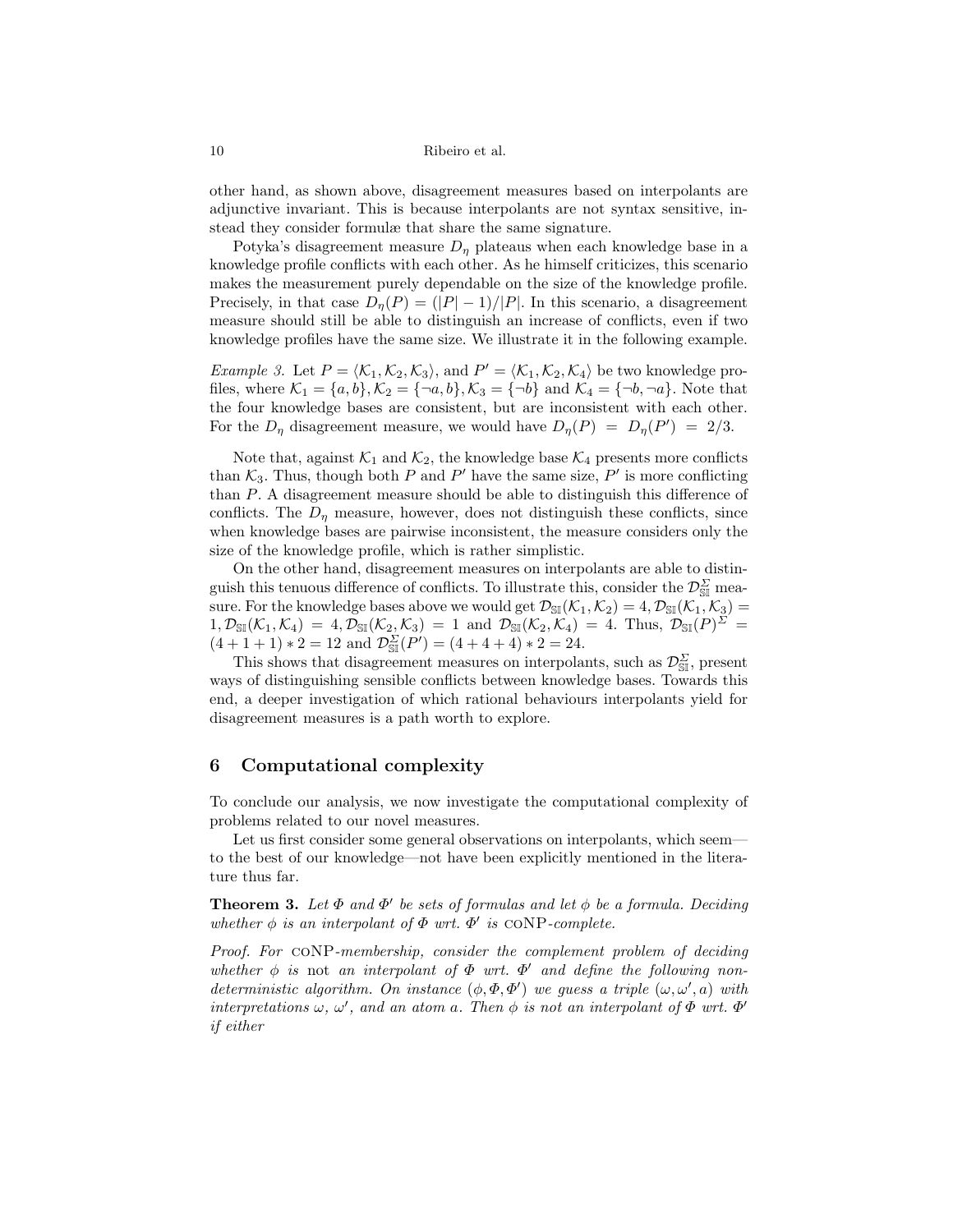1.  $\omega \models \Phi$  and  $\omega \not\models \phi$ , 2.  $\omega' \models \Phi' \cup \{\phi\},\$ or 3.  $a \in \mathsf{At}(\phi) \setminus (\mathsf{At}(\Phi) \cap \mathsf{At}(\Phi'))$ .

Observe that each of these checks correspond to disproving one item of Definition [2](#page-2-2) and that they can be done in polynomial time. If follows coNP-membership of the original problem.

For CONP-hardness, we reduce the problem TAUT to our problem. An instance to TAUT consists of a formula  $\psi$  and it has to be decided whether  $\psi$  is tautological. On input  $\psi$  we construct the instance  $(\phi, \Phi, \Phi')$  for our problem (let a be a fresh atom not appearing in  $\psi$ ) with

$$
\phi = a \qquad \qquad \Phi = \{\psi \to a\} \qquad \qquad \Phi' = \{\neg a\}
$$

It remains to show that  $\psi$  is tautological if and only if  $\phi$  is an interpolant of  $\Phi$ wrt.  $\Phi'$ . Assume that  $\psi$  is tautological, then it follows  $\Phi \models a$ . Obviously,  $\Phi' \cup \{a\}$ is inconsistent and  $\phi$  only contains atoms of the shared vocabulary. It follows that  $\phi$  is an interpolant of  $\Phi$  wrt.  $\Phi'$ . The other direction is analogous.

In [\[16\]](#page-12-16) it is shown that, essentially, the size<sup>[3](#page-10-0)</sup> of an interpolant  $\phi \in \mathbb{S}(\phi, \phi')$  is probably not bound polynomially in the size of both  $\Phi$  and  $\Phi'$  (very surprising results would follow in this case). This makes a characterisation of the complexity of various other computational problems hard. For example, a standard approach to decide whether some given formula  $\phi$  would not be the strongest (weakest) interpolant, would be to guess another formula  $\phi'$  (e.g., the actual strongest/weakest interpolant) and verify that  $\phi'$  is an interpolant and  $\phi' \models \phi$  $(\phi \models \phi')$ . However, as  $\phi'$  might be of exponential size this is not feasible to show membership in some class of the polynomial hierarchy or even Pspace. We can therefore only provide a straightforward upper bound for the complexity of these and other problems of relevance to us.

**Theorem 4.** Let  $\Phi$  and  $\Phi'$  be sets of formulas.

- 1. For a formula  $\phi$ , the problem of deciding whether  $\phi =$  Strongest $(\Phi, \Phi')$  is in Expspace.
- 2. For a formula  $\phi$ , the problem of deciding whether  $\phi =$  Weakest $(\Phi, \Phi')$  is in Expspace.
- 3. The problem of determining  $Strongest(\Phi, \Phi')$  is in FEXPSPACE.
- 4. The problem of determining Weakest $(\Phi, \Phi')$  is in FEXPSPACE.
- 5. The problem of counting  $|\mathbb{SI}(\Phi, \Phi')|$  is in FEXPSPACE.

Proof. We first show 5. For that, we enumerate (by reusing space) every subset  $M \subseteq \Omega(\mathsf{At})$  of interpretations (note that every interpretation is of polynomial size and there are exponentially many interpretations; therefore M is of exponential size). Each such set M characterises a formula  $\phi_M$  and its equivalence class  $[\phi_M]$  via Mod $(\phi_M) = M$ . We can then easily verify whether  $\phi_M$  is an interpolant of  $\Phi$  wrt.  $\Phi$ , see Theorem [3](#page-9-1) and the fact that CONP  $\subseteq$  EXPSPACE. In

<span id="page-10-0"></span><sup>&</sup>lt;sup>3</sup> More specifically, the smallest size of a  $\phi' \in [\phi]$ .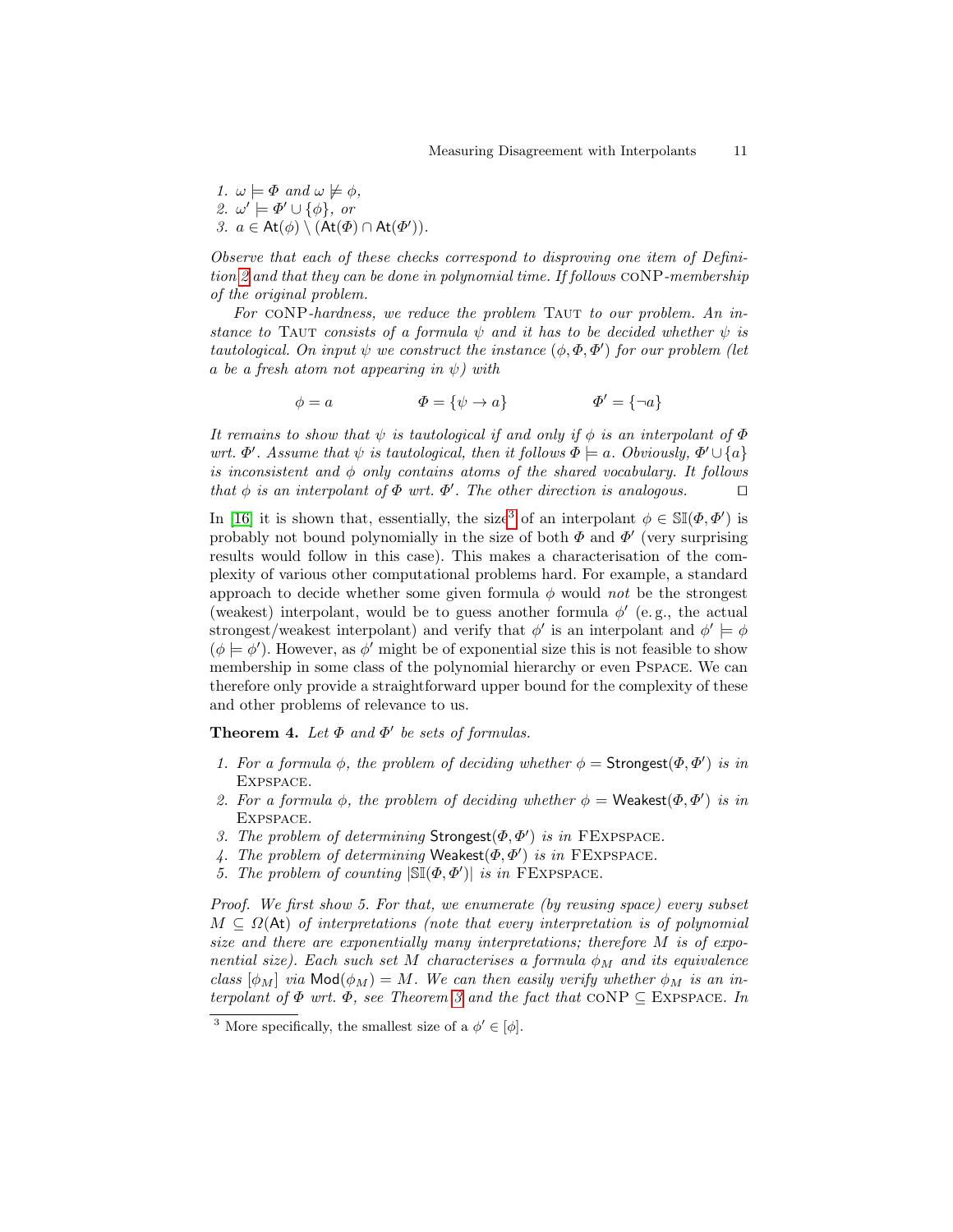the positive case we add 1 to some counter. After enumerating all possible  $M$ , the counter is exactly the number  $|\mathbb{S}(\Phi, \Phi')|$ .

In order to prove  $1-\frac{1}{4}$ , the above algorithm can easily be adapted. For 1., whenever we have verified a formula  $\phi_M$  to be an interpolant, we can check whether  $\phi_M \models \phi$  and  $\phi \not\models \phi_M$ . In that case,  $\phi$  cannot be the strongest interpolant. Case 2 is analogous. Cases 3-4 can be realised by keeping track of the strongest (weakest) interpolant found so far and always comparing it newly discovered  $interpolants.$ 

# <span id="page-11-4"></span>7 Summary and Conclusion

We investigated the problem of measuring disagreement in belief merging scenarios. For that, we made use of the concept of Craig interpolants and defined disagreement measures that consider the number of semantically equivalent interpolants between two knowledge bases and the information content in the strongest and weakest interpolants. We showed that our measures satisfy a number of desirable properties and we briefly discussed the computational complexity of related problems.

For future work, we will investigate the possibility of defining further measures based on interpolation and investigate their properties. Moreover, a deeper analysis of the differences of our measures with the measures proposed by Potyka [\[17\]](#page-12-4) is needed. Precisely, our approach based on interpolants has a semantic perspective in assessing the culpability degree of the inconsistencies between two knowledge bases. We shall investigate what properties this semantic perspective brings upon these inconsistency measures. We will also explore algorithmic approaches to compute our measures and investigate applying our ideas to the area of inconsistency measurement [\[19\]](#page-12-6).

#### Acknowledgements

The research reported here was partially supported by the Deutsche Forschungsgemeinschaft (project number 424710479).

#### References

- <span id="page-11-2"></span>1. K.J. Arrow. Social choice and individual values. Wiley, New York, 1963.
- <span id="page-11-0"></span>2. C. Baral, J. Minker, and S. Kraus. Combining multiple knowledge bases. IEEE Transactions on Knowledge and Data Engineering, 3(2):208–221, 1991.
- <span id="page-11-1"></span>3. L. Cholvy and A. Hunter. Information fusion in logic: A brief overview. In Qualitative and Quantitative Practical Reasoning (ECSQARU'97/FAPR'97), volume 1244 of Lecture Notes in Computer Science, pages 86–95. Springer, 1997.
- <span id="page-11-3"></span>4. Carl Corea and Patrick Delfmann. Supporting business rule management with inconsistency analysis. In Proceedings of the Dissertation Award, Demonstration, and Industrial Track at BPM 2018 co-located with 16th International Conference on Business Process Management (BPM 2018), Sydney, Australia, September 9-14, 2018, pages 141–147, 2018.